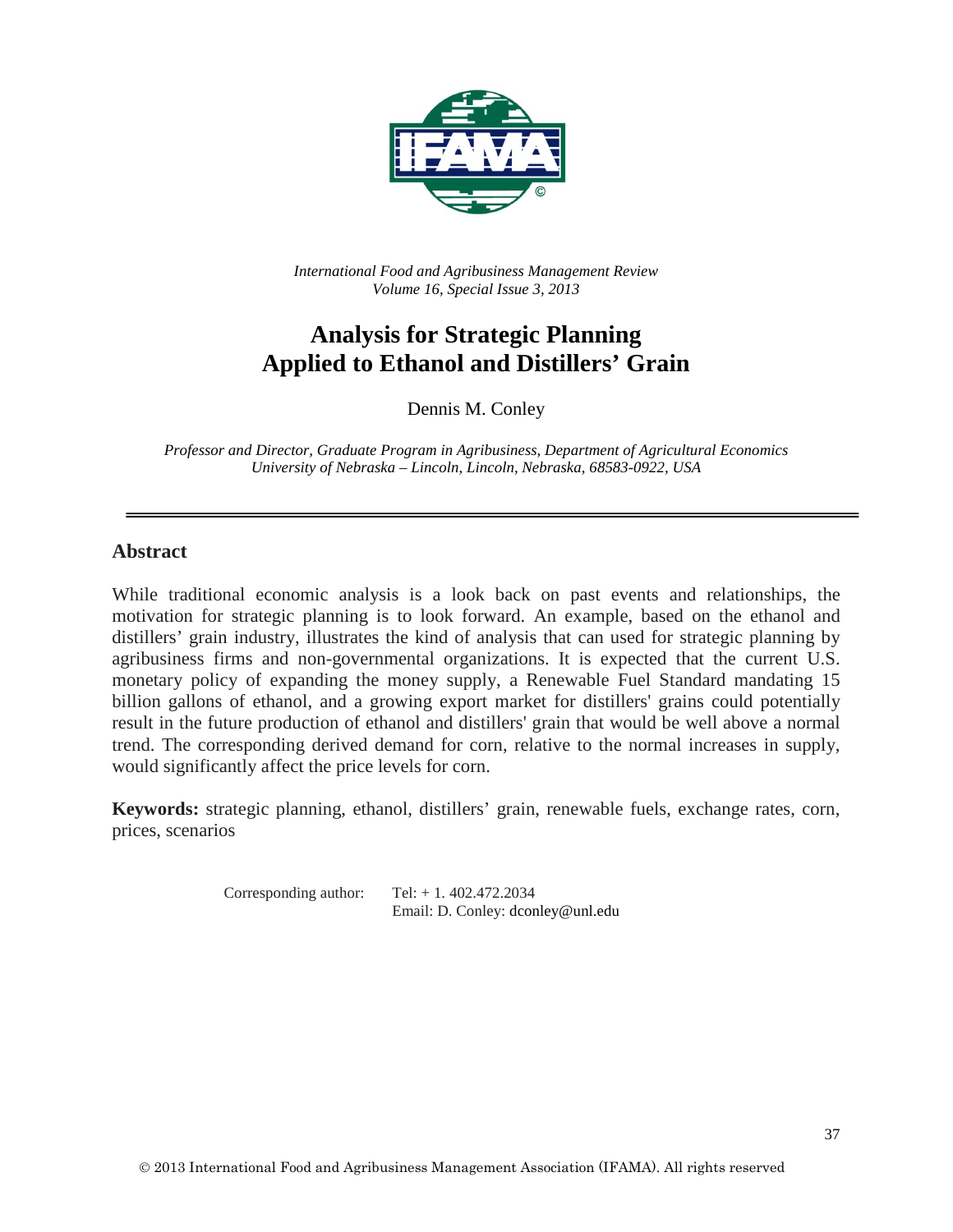# **Introduction**

When an agribusiness engages in strategic planning it begins a process of identifying goals and objectives for the future; determining how to accomplish the same; and to complete the process estimating the resources needed. The process is both qualitative—what are the likely scenarios, and quantitative—what are the numerical measures of outcomes. Taking the process from a conceptual framework to specific application requires an analysis of current conditions and future scenarios which serve as boundaries for the goals and objectives. When an agribusiness retreats to engage in the process, senior management selects a cadre of managers who have experience with a collection of industry and public policy events over time. Those experiences result in the learning and internalizing of conditions that affect the agribusiness. It is a valuable and irreplaceable wisdom that contributes to a manager's historical perspective.

When analyzing conditions in U.S. agriculture, there were a few historical periods when a collection of events brought about significant structural changes for row crop farmers, livestock producers and the agribusinesses that serve them. One of those periods was 1971-72.

In August of 1971, President Richard Nixon unilaterally cancelled the direct convertibility of the U.S. dollar to gold, in effect going off the long-standing gold standard of \$35 an ounce. The U.S. dollar was devalued by 7 percent. In April 1972, the new Secretary of Agriculture, Earl Butz, led a delegation of U.S. government officials to Moscow, the Soviet Union, to offer a line of credit for the purchase of U.S. grain over a three year period. Russian grain crops had not come through the winter very well and might be in short supply. With large surpluses of wheat, corn and soybeans in the U.S., the delegation was prospecting to see if the Soviet Union was interested in buying. Initially, they did not think the terms of the deal were favorable and declined to do anything. A few months later, on June 25, 1972 a crop report came out for the production estimates in the Soviet Union. This may have been a tipping point (Gladwell 2000). Within a few days the U.S. State Department received an urgent request to issue visas for Soviet officials to come to the U.S. ostensibly with the intent on buying grain (Morgan 139-160).

In July and August 1972, the United States sold the Soviet Union about 440 million bushels of wheat, more than the total U.S. commercial wheat exports for the year beginning in July 1971. The sales were equivalent to 30 percent of average annual U.S. wheat production during the previous five years and more than 80 percent of the wheat used for domestic food during that period. Immediately following the sales announcements, the domestic price of wheat began to rise, and within a few months the prices of feed and food grain, soybeans, and livestock turned upward (Luttrell, p. 2). See Figure 1.

The Soviet Union came to the U.S. after 1972 and continued to purchase grain sustaining the higher price levels. These events and changes also led to higher price volatility as shown by the wider range of prices in the figure. The U.S. agriculture economy became less supply-managed by the government and much more export led. As a side note, international agricultural trade and the use of futures markets to manage price risk emerged as important areas of study in academia.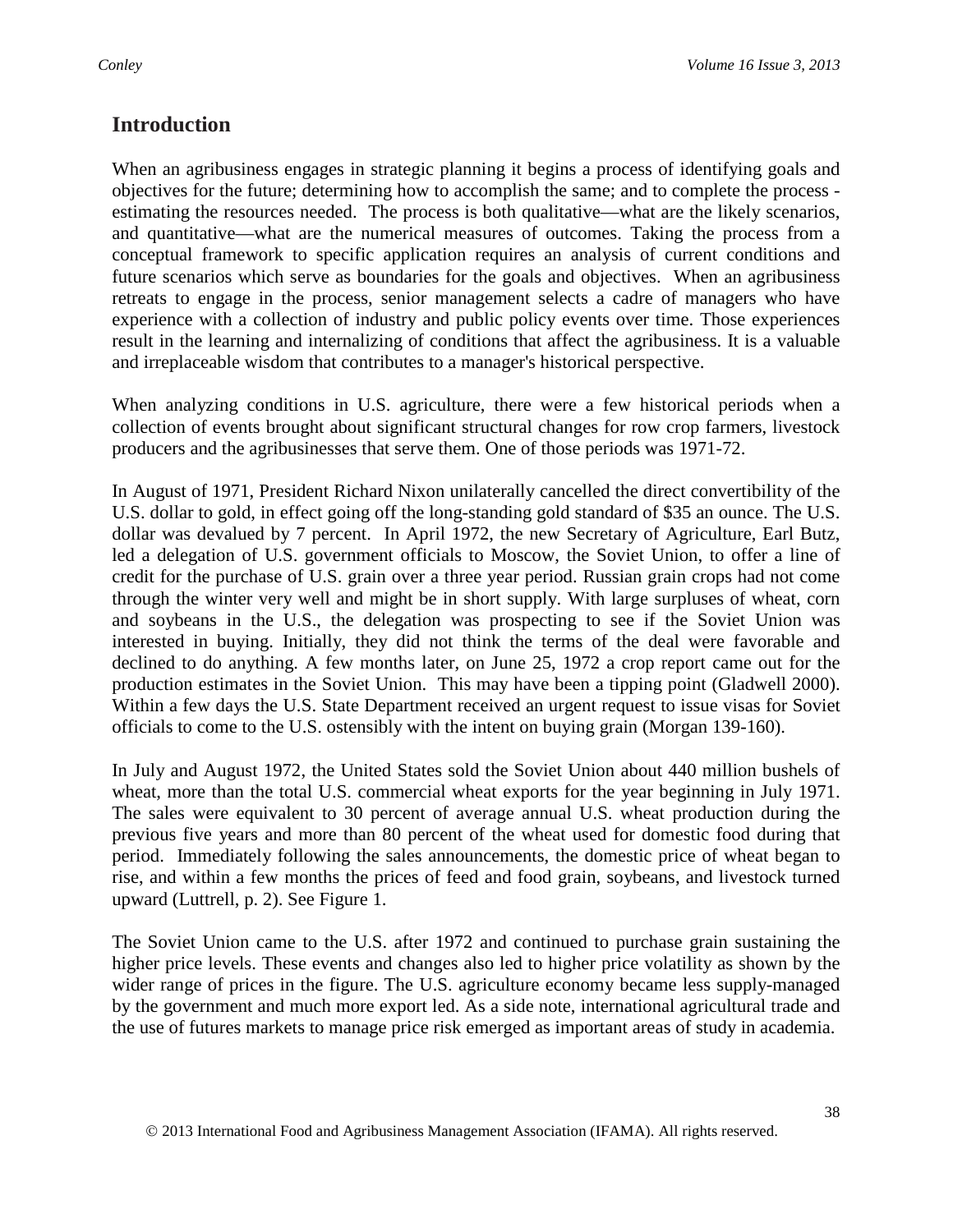

**Figure 1.** U.S. Price of Wheat, 1950-2006.

In more recent times, another example provides a historical perspective for use in strategic planning. Again, a collection of events during the years 2002-06 brought about structural changes for row crop farmers, livestock producers and the agribusinesses that serve them. This time the changes were triggered by the use of ethanol. Ethanol had been around for a long time. Henry Ford designed the Model T in 1908 to run on ethanol, gasoline or both. But the oil industry provided less expansive gasoline and ethanol didn't become part of the motor gasoline supplied until decades later.

On December 17, 1963 President Lyndon B. Johnson signed the Clear Air Act into law. It was designed to control air pollution at a national level and required the Environmental Protection Agency (EPA) to develop and enforce regulations protecting the public from airborne contaminants known to be hazardous to human health. In 1992, amendments to the Clear Air Act required reduction of carbon monoxide emissions, primarily from vehicles. This led to the widespread use of [methyl tertiary butyl ether \(MTBE\)](http://en.wikipedia.org/wiki/Methyl_tert-butyl_ether) as an oxygenate additive to gasoline. However, once it was discovered that MTBE contaminated groundwater, the additive was banned in almost 20 states by 2006. Suppliers were concerned about potential litigation stemming from a 2005 court decision denying legal protection for MTBE. This was likely a tipping point for the ethanol industry because ethanol became the oxygenate of choice for gasoline.

Concurrent federal legislation contributed to the rapid growth in ethanol consumption with the goals of reducing oil consumption and dependence on foreign sources. The Energy Policy Act of 2005 required the use of 7.5 billion gallons of renewable fuel by 2012, and the Energy Independence and Security Act of 2007 raised the requirement to 36 billion gallons by 2022. Of this requirement, 15 billion gallons are to be ethanol by 2015. The following figure shows the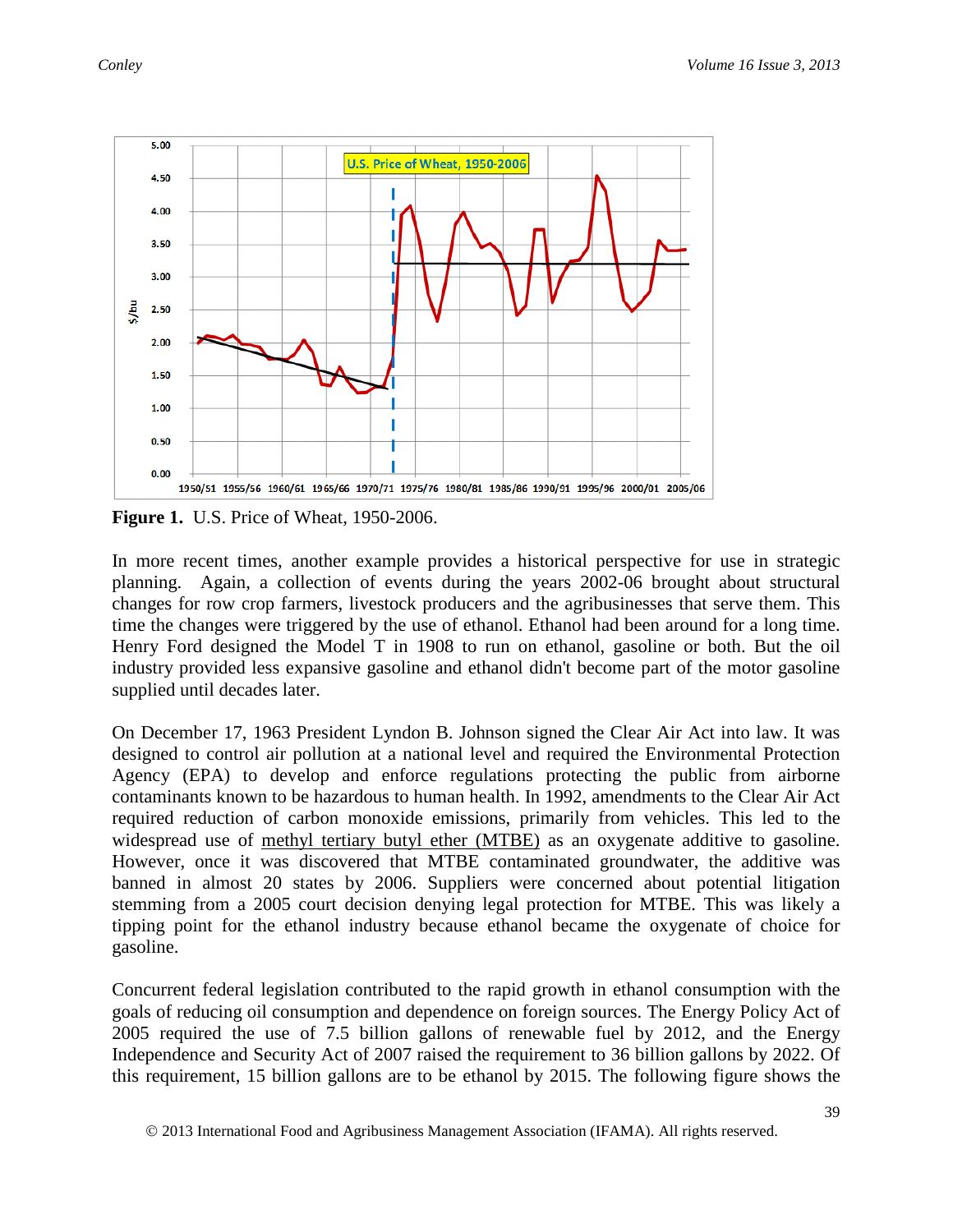decline in MTBE production starting in 2002 and the corresponding increase in ethanol production in response to the above changes.



**Figure 2.** Production of MTBE and Ethanol, 1998-2007.

# **Strategic Planning**

The two examples from agriculture bring us to the question, "When doing strategic planning is it useful to do a scan of historical events where each one by itself may not make a difference, but taken collectively, can result in structural change?

The literature on strategic planning is wide and deep and the flowchart in Figure 3 provides a general model. The **Business Mission** is a statement about the purpose of the business and what it wants to accomplish over a long-run time period. The **Internal Environmental Analysis** is an assessment of those factors internal to the organization that management and employees have some control over and can change, as needed. The boxes of **Goal Formulation, Strategy Formulation, Implementation,** and **Feedback & Control** are familiar and self-explanatory. The **External Environmental Analysis** is an assessment of those factors outside the organization that managers have very little or no controls over, yet could impact the business. Industry and public policy events are prime examples. The focus of the research illustrated in this article is centered on this box. It is about an approach, or a way of watching for events, and a collection of events, that contributes to an external environmental analysis.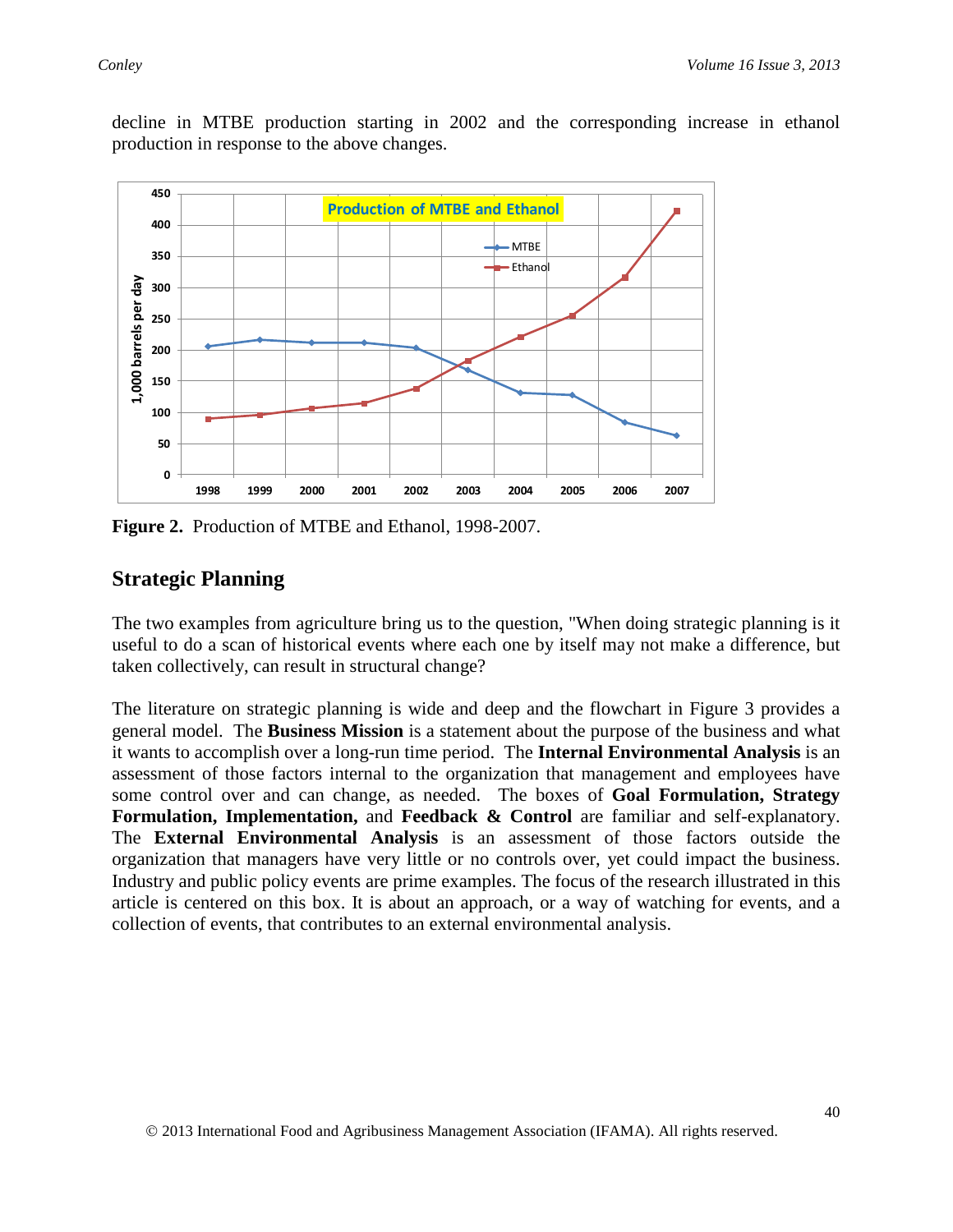

**Figure 3.** Strategic Planning Flowchart.

### **Methods**

Business and industry analysts doing an **External Environmental Analysis** differ in their methods from those in academia who do traditional economic analysis. Academic researchers look for more sophisticated and complete methods of statistical estimation, quantitative representation of economic behavior, and general model building. This perspective characterizes the dialogue that goes on among academic peers in journals and papers presented at professional meetings. It is motivated by an explicit culture that dominates academic organizations. As an example, the traditional analysis uses historical data as a known empirical source along with knowledge of events that have already occurred. Econometric models are constructed to try and find a causal relationship between selected independent variables and a dependent variable. This approach also relies on economic theory to logically test if the relationship between independent and dependent variables are of the right sign or direction. Because a traditional analysis is a look back in time<sup>1</sup> to explain historical causal relationships, this builds in a relatively high degree of certainty into the results.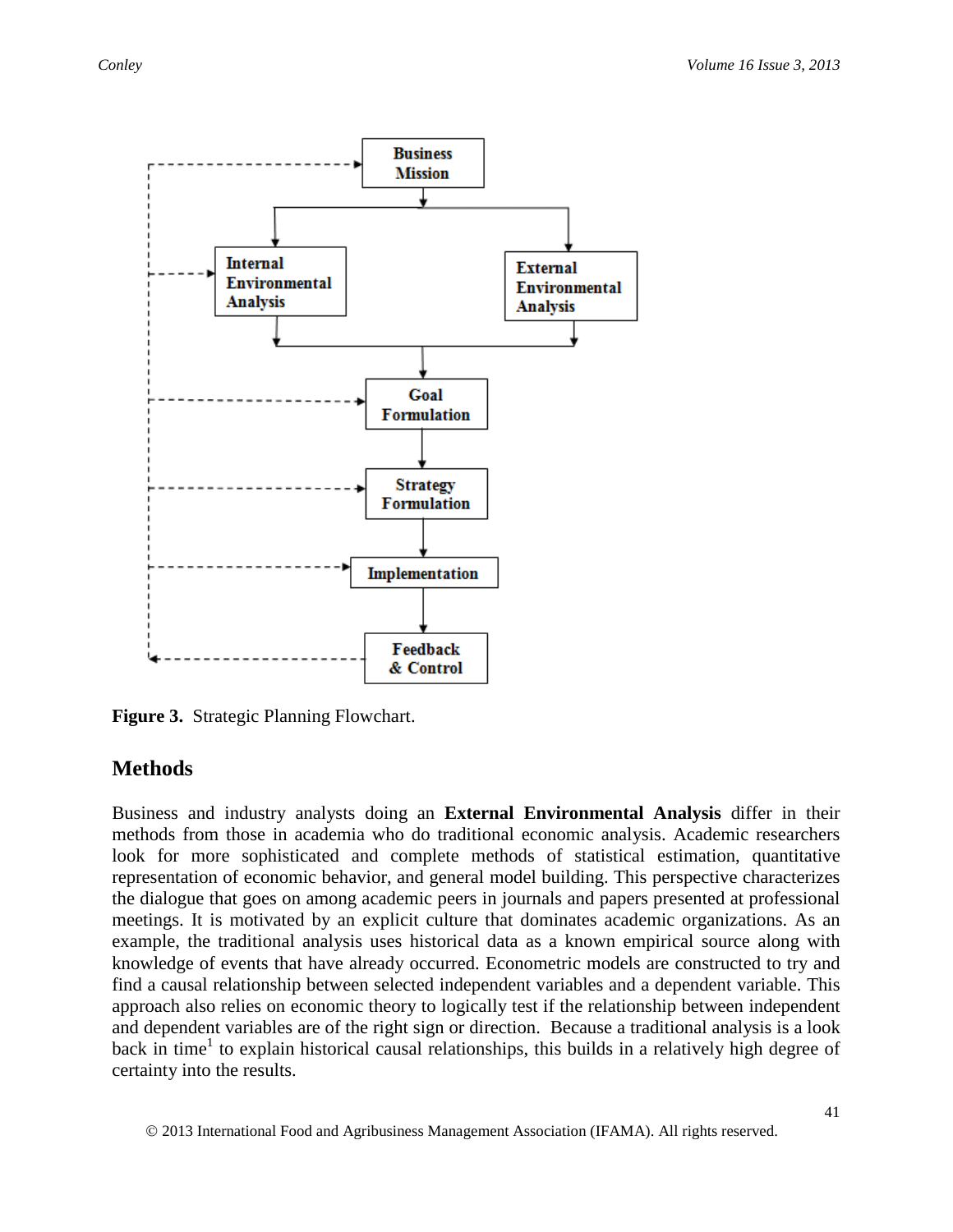In strategic planning the challenge is to look forward and do an analysis that describes probable scenarios. Unlike the conditions of certainty in the past, strategic planning is an attempt to manage or mitigate the uncertain conditions of the future. In so doing the industry analyst needs to consider the knowledge and experiences acquired by managers and boards of directors, and to use methods that are credible to them. These methods are generally structured differently than the traditional analysis seen in academia.

Agribusiness managers and boards of directors acquire knowledge of their industry in a characteristically human manner - they talk and listen to those people who they think have insights into the future. Common behavior is to attend industry association events and conferences (such as the one hosted by the International Food and Agribusiness Management Association) and interact with their peers seeking their opinions, and giving their own, to gain insights into changing environmental conditions. If time permits they may read trade publications.

One method that industry analysts regularly use is called the "balance sheet" approach. It includes data describing the historical supply and disappearance of a commodity and corresponding prices or price ranges. The World Agricultural Supply and Demand Estimates (WASDE) reports published by the U.S. Department of Agriculture (USDA) are the most notable commodity balance sheets. The reports are read closely by those in agriculture and agribusiness throughout the world. They give historical data in a balance sheet and also include short-run projections by USDA analysts on supply and disappearance of commodities along with estimates on a price range.

The balance sheet approach is more open-ended than traditional analysis and gives the analyst the flexibility to craft probable scenarios based on the current environment and expectations about the future. This approach to looking forward appeals to managers because they know how to interpret a commodity balance sheet, such as the WASDE, and from it can follow the formulation of probable scenarios. In contrast, traditional economic analysis with structured models is usually not readily understood by managers, or a board of directors. To them there is a "black box" effect where something goes in, is processed, and the results come out. Because they cannot follow or track what happens and why, they are inclined to not trust the results.

# **Objective**

Based on an astute awareness of external environmental factors such as proposed government policy, consumer tastes and preferences, emerging technology, etc., the question is, "How can this information be used to craft future business scenarios that have a reasonable probability of occurrence?" Related to this question is the challenge to explain to industry managers and boards of directors the economic behavior and outcomes in a way that is clear and they can accept with

\_\_\_\_\_\_\_\_\_\_\_\_\_\_\_\_\_\_\_\_\_\_\_\_\_\_\_\_\_\_\_\_\_\_\_\_\_\_\_\_\_\_\_\_\_\_\_\_\_\_\_\_\_\_\_\_\_\_\_\_\_\_\_\_\_\_\_\_\_\_\_\_\_\_\_\_\_\_ <sup>1</sup> Even though the traditional economic analysis is a look back and based on certainty, it is by no means useless. It helps the industry analyst identify critical variables worth watching in the current environment, and gives some relative weight to those variables. When a causal relationship is empirically confirmed with historical data and econometric models, the analyst can make use of it in developing future scenarios. Indeed, the statistically significant and logically correct variables provide a good starting point for anticipating the events, or conditions, that may make a big difference - that is, may lead to structural change.

2013 International Food and Agribusiness Management Association (IFAMA). All rights reserved.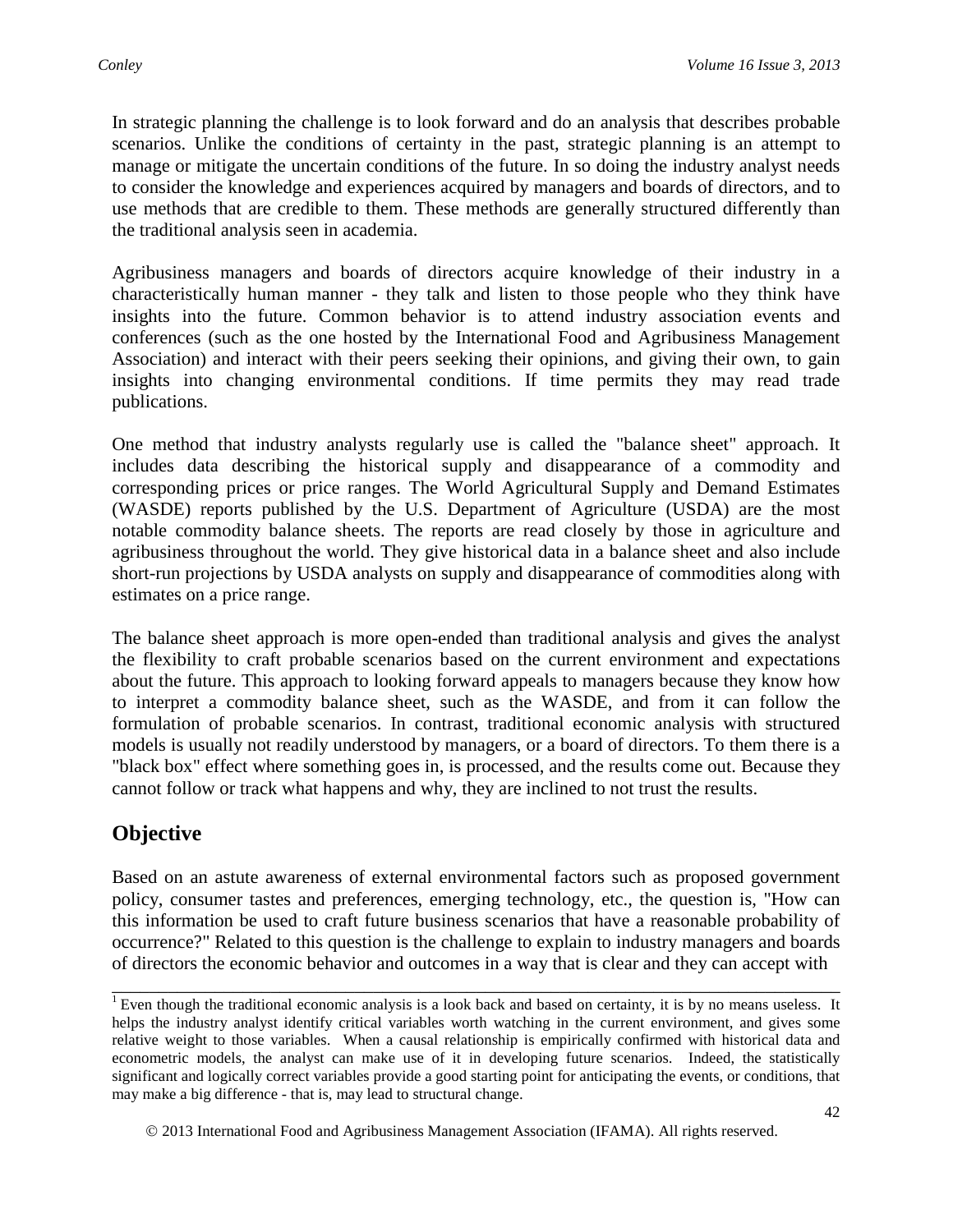some degree of confidence. Derivation of future behavior and outcomes needs to be transparent and resonate with their historical experiences.

The objective of this article is to illustrate, by example for both academic and industry audiences, the kind of analysis needed for strategic planning. The following example shows how critical knowledge of external environmental factors and a historical perspective of events can be used to develop probable outlook scenarios.

### **Problem Statement**

The U.S. ethanol industry has grown from a production level of 1.6 billion gallons in 2000 to a high of 13.7 billion in 2011 - over an 8 fold increase in twelve years. Based on a Renewable Fuel Standard that mandates 15 billion gallons of ethanol from corn by 2015, some experts think that will be the upper limit in the long term. However, if history provides any lessons the increasing trend suggests future ethanol production could reach the mandate before the 2015 deadline. That history signals production levels being determined by market conditions and not mandates.

While the rapid growth in ethanol production and consumption in recent years has focused the industry and public's attention on ethanol's contribution to the fuel supply, distillers' grain early on was considered only a by-product of the production process to be disposed of at market clearing prices. The nutritional value is higher than for corn as a feed grain, yet the price on distillers' grain was discounted to that of corn. Over time livestock feeders adopted distillers' grain in place of corn and the price now reflects a small premium to that of corn. Not only have U.S. feeders adopted distillers' grain but so have their counterparts in foreign countries.

The developing export situation leads to questions by agribusiness managers, livestock producers and industry representatives about the future impacts on the ethanol industry and more fundamentally on the price of corn. What could be the projected levels of distillers' grain exports over the next five years? What would be the associated levels of ethanol production needed to satisfy the domestic and export demand? What impact would higher levels of ethanol production, derived from higher export demand for distillers' grain, have on the prices of corn over the next five years?

### **Scenario Objectives**

In response to the preceding questions, the objectives for developing scenarios are to:

- a) Project three levels of ethanol production out to 2017 based on the Renewable Fuel Standard and Environmental Protection Agency (EPA) regulations.
- b) Establish two scenarios on distillers' grain exports out to 2017 based on projected exchange rates related to U.S. monetary policy.
- c) Estimate the historical relationship of the price of corn to ending stocks in the U.S. from 1989 through 2012.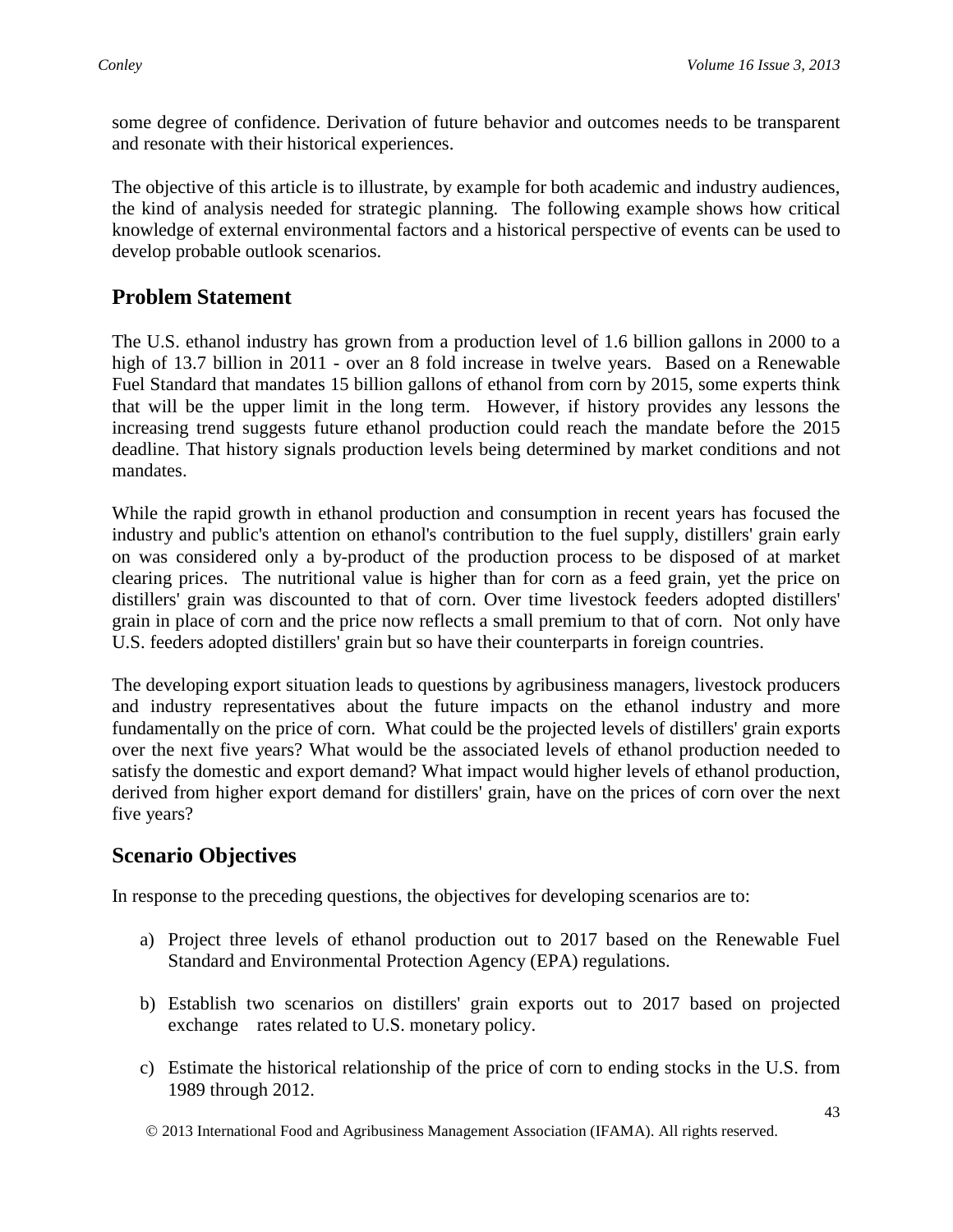From the above, derive results that project price outlook scenarios for corn out to 2017.

#### *Objective 1*

In December 2007 the U.S. Congress passed the Energy Independence and Security Act which was subsequently signed into law by President Bush. The Act mandated a Renewable Fuel Standard (RFS) of 36 billion gallons of biofuels from multiple sources by the year 2022. The target mandate for corn as a source was 15 billion gallons by 2015.

In October 2010, the U.S. Environmental Protection Agency (EPA) expanded the permissible volume of ethanol in a gallon of gasoline from 10 percent (E10) to 15 percent (E15) for motor vehicles manufactured since 2007. The EPA did additional testing to determine if E15 can be used in vehicles manufactured in the 2001 - 2006 time period and subsequently gave approval. Under these conditions, estimates are that more than 50 percent of the U.S. vehicle fleet could use E15.

One motivation for E15 was to move the "blend wall" confronting the ethanol industry because of the recent rapid growth in production. With the Renewable Fuels Standards mandated at 15 billion gallons of ethanol from corn, but motor fuel consumption projected to only reach 140 billion gallons by 2015, the 10 percent blend, or 14 billion gallons of ethanol, would be below the mandate - hence the "blend wall". See Figure 4. Raising the blend level to 15 percent would allow ethanol production to reach and even exceed the mandated 15 billion gallons in the near term. At the higher level, the trend increase shows that the blend wall would not become constraining until around 2017, if at all.



**Figure 4.** Ethanol Production from Corn, 200-2011, and Projected to 2017.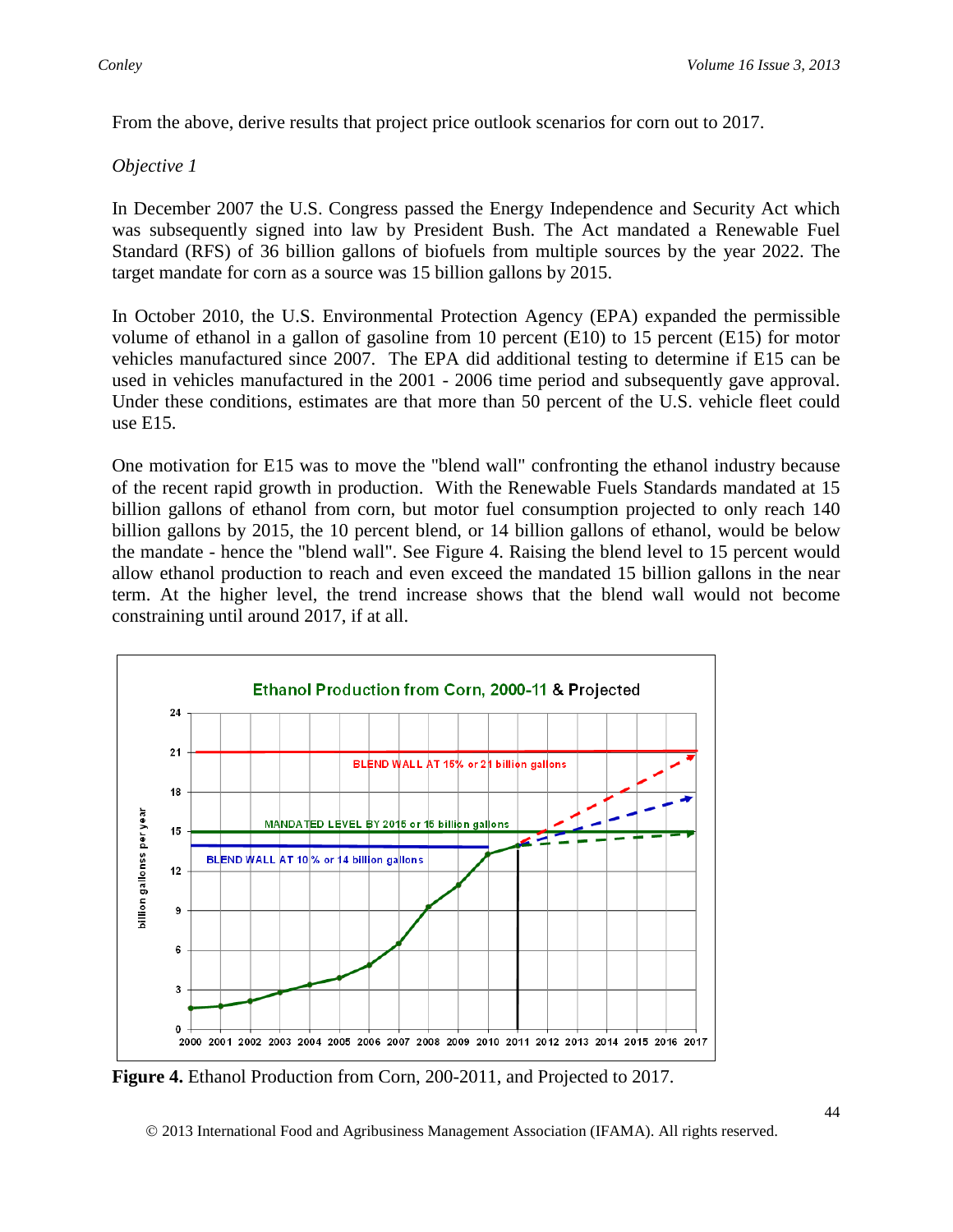#### *Objective 2*

U.S. monetary policy is implemented by the U.S. Federal Reserve System (FED). Due to the severe recession that started in 2008, the current policy has a macroeconomic focus intended to reduce uncertainty in the financial sector by guaranteeing liquidity and reducing unemployment that was around 8 percent – a level considered too high by about double. The policy was implemented using a program of Quantitative Easing that increased the monetary base from \$831 billion in 2008 to \$2.742 trillion by January 2013 - an increase of \$1.9 trillion to more than triple the base in 2008. See Figure 5.



**Figure 5.** Federal Reserve Board of Governors Monetary Base, 2000-2013.

The ongoing increases in money supply have kept long term interest rates at record low levels, and the FED declared it will keep interest rates low for the next few years. This also affects the value of the dollar as a currency used in international trade. The trade weighted exchange rate for corn is shown in the following figure. (Distillers' grains are a direct feed substitute for corn.) The exchange rate index has been declining for the past eleven years which made U.S. exports of corn, and similarly distillers' dried grains (DDGs), less expensive to foreign buyers. Extending out to 2017, the exchange rate index is projected to be 77 by the year 2017.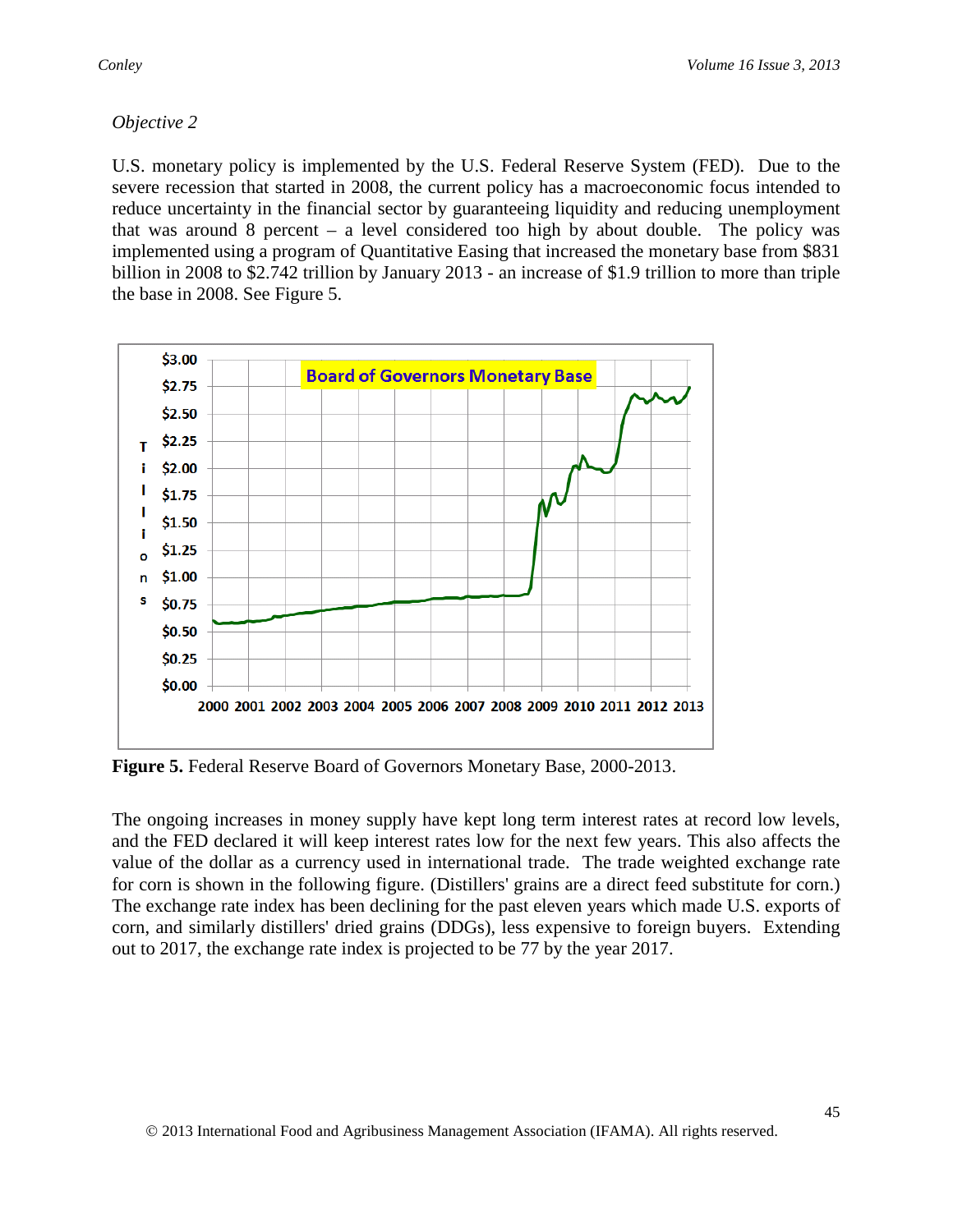

**Figure 6.** Trade Weighted Exchange Rate for Corn.

As background information, during the years 2006-12 there emerged a significant export market for distillers' dried grain, notably to China, Mexico and Canada. See Figure 7.



**Figure 7.** U.S. Exports of Distillers' Grain to Selected Countries, 2000-2012.

Total exports of DDGs were plotted against the trade weighted exchange rate for corn over the past 12 years and are shown in Figure 8. In the 2011 and 2012 marketing years, exports were around 8.0 million metric tons (300 million bushels) when the exchange rate index was around 87. Applying the projected trade weighted exchange rate of 77 shown in Figure 6 out to 2017 results in estimated exports of 12.7 million metric tons (500 million bushels).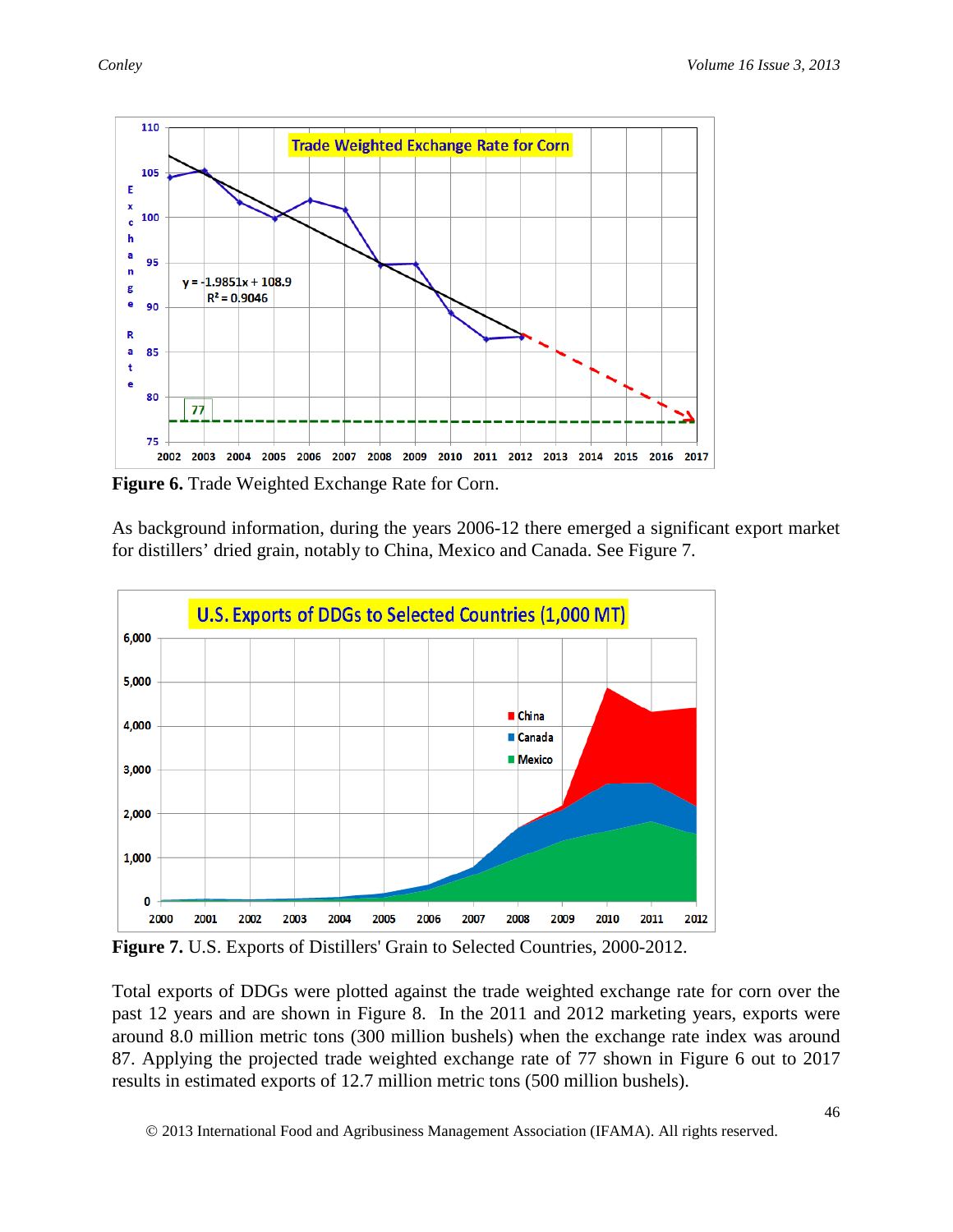

**Figure 8.** Projected Exports of Distillers' Dried Grain.

Figure 9 shows historical exports of distillers' dried grain along with projections out to 2017. Two scenarios were posited:

- a) exports remain at 8.0 million metric tons (300 million bushels) to 2017, or
- b) exports increase to 12.7 million metric tons (500 million bushels) based on an expected decline in exchange rates.



**Figure 9.** Projected Exports of Distillers' Dried Grain to 2017.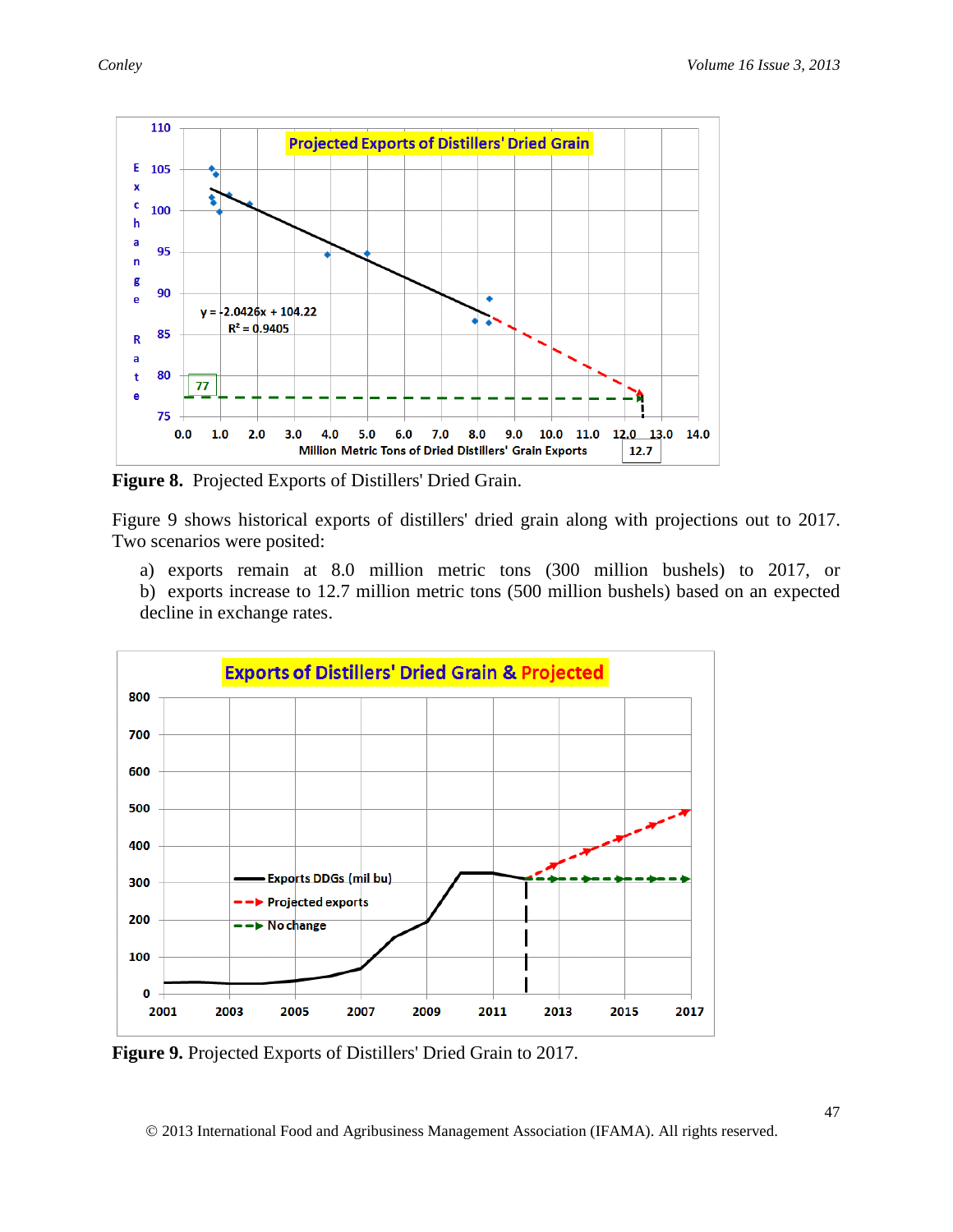#### *Objective 3*

Data was collected on the historical and current supply and disappearance of corn from USDA's *World Agricultural Supply and Demand Estimates (WASDE)*. The relationship of prices to ending stocks was graphed as shown in Figure 10.

In the lower part to the graph for the 17 year period of 1989-2005 the relationship of the farm price to ending stocks was fairly stable. When ending stocks would range from 1.6 billion bushels up to 2.1 billion the price would be in a narrow range of \$2.05 to \$1.90, respectively. An easy rule of thumb to remember was that an ending stock of 2 billion bushels resulted in a price of \$2.00. Ending stocks in the 0.80 to 1.5 billion bushel range would be higher and range from around \$2.80 to \$2.20, respectively. In the one rare year, 1995, where the ending stock was below 0.5 billion bushels, the price exceeded \$3.00.

In 2006 the relationship of prices to ending stocks began a structural change. The ending stock was 1.34 billion bushels but the farm price for corn ended up being \$3.04. One dominant factor was the earlier mentioned ban on the use of MTBE as an oxygenate in fuel. Ethanol replaced MTBE but was in short supply at the time resulting in high prices. This caused a strong derived demand for corn and bid up its price. Another dominant factor could have been the declining value of the dollar and the favorable exchange rates for importers of corn. Exports did not decline from previous years even with the higher price of corn.



Farm Price Received vs Ending Stock, Corn 1989 -2005 & 2006 - 2012

**Figure 10.** Farm Price for Corn versus Ending Stock, 1989-2012.

2013 International Food and Agribusiness Management Association (IFAMA). All rights reserved.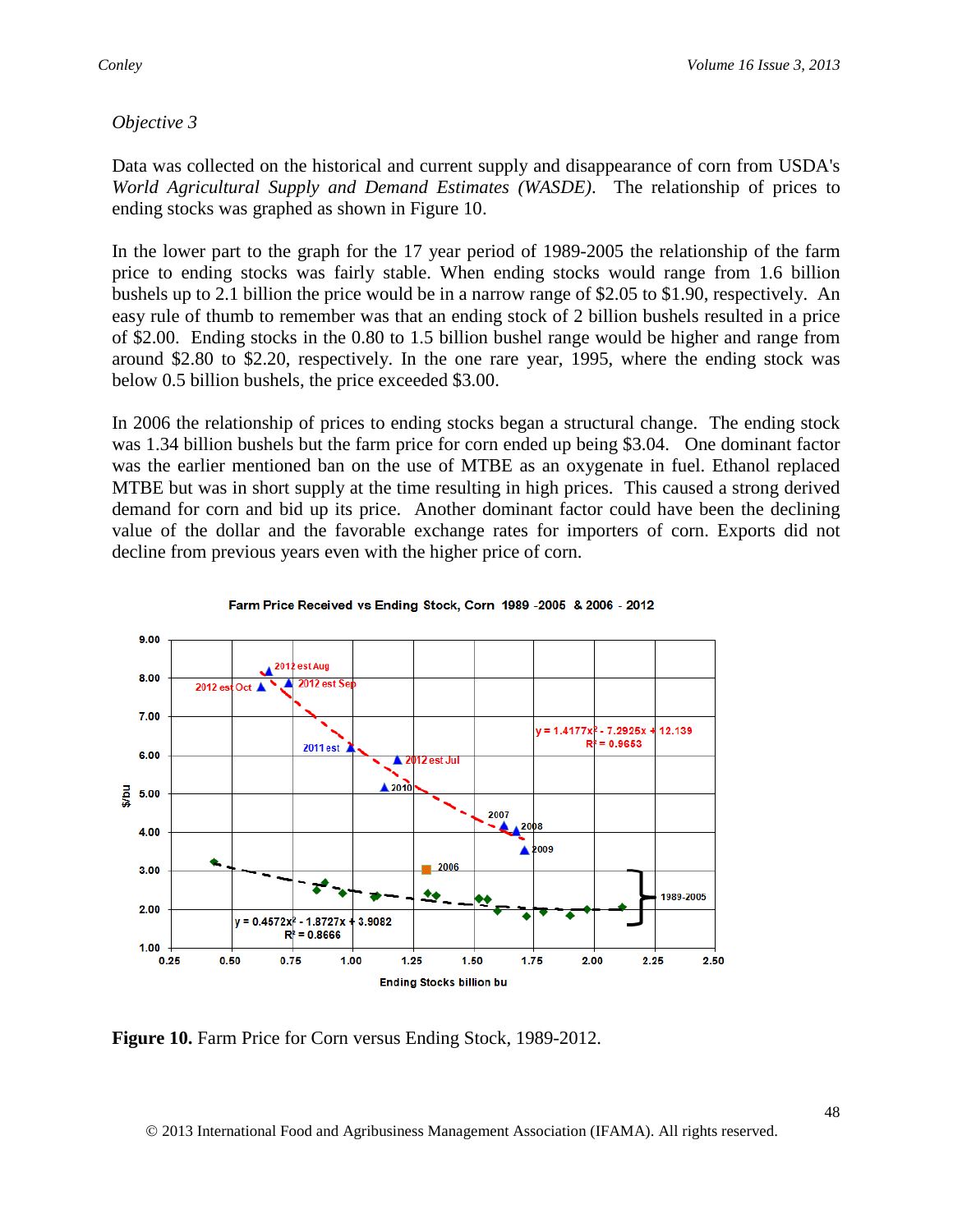# **Scenario Results**

*Scenario I:* Attached in the Appendix is USDA's *Long-Term Projections* Report with Table 18 on page 66 showing marketing year supply and disappearance of corn out to 2021/22. The utilization of corn for ethanol in 2017 is projected at 5.175 billion bushels. This would yield 14.5 billion gallons of ethanol and still be under the RFS mandate of 15 billion gallons by 2015. Over the period of 2012/13 to 2017/18 ending stocks are in the 1.48 to 1.68 billion bushel range. USDA's projected prices for corn are \$4.30 to \$5.00 and would be about \$0.50 higher than prices derived from the relationship in Figure 10 above. The lower set of projected prices, based on Figure 10, are shown in Figure 11 and would still be the  $1<sup>st</sup>$  New Normal range.

This scenario would be considered a baseline situation where economic conditions and external environmental variables are in a normal state. Events like drought or other critical events are absent. However, it is the deviation from the normal state that senior managers and board members want to know about. What are the underlying assumptions, relationships, possible changes and insights that bring about a deviation, and what are the expected outcomes? This leads us to Scenarios II and III.



**Figure 11.** Scenario I - Projected Farm Prices versus Ending Stocks, 2013-17.

*Scenario II:* Also based on USDA's long-term projections for corn out to 2017, what if ethanol production reaches 15 billion gallons and meets the RFS mandate? The higher level of ethanol production would use more of the projected supply of corn. Ending stocks would decline to the 1.15 to 1.50 billion bushel range. Based on Figure 10 projected corn prices would be \$4.40 to \$5.50. The prices are still in the  $1<sup>st</sup>$  New Normal range shown in Figure 12.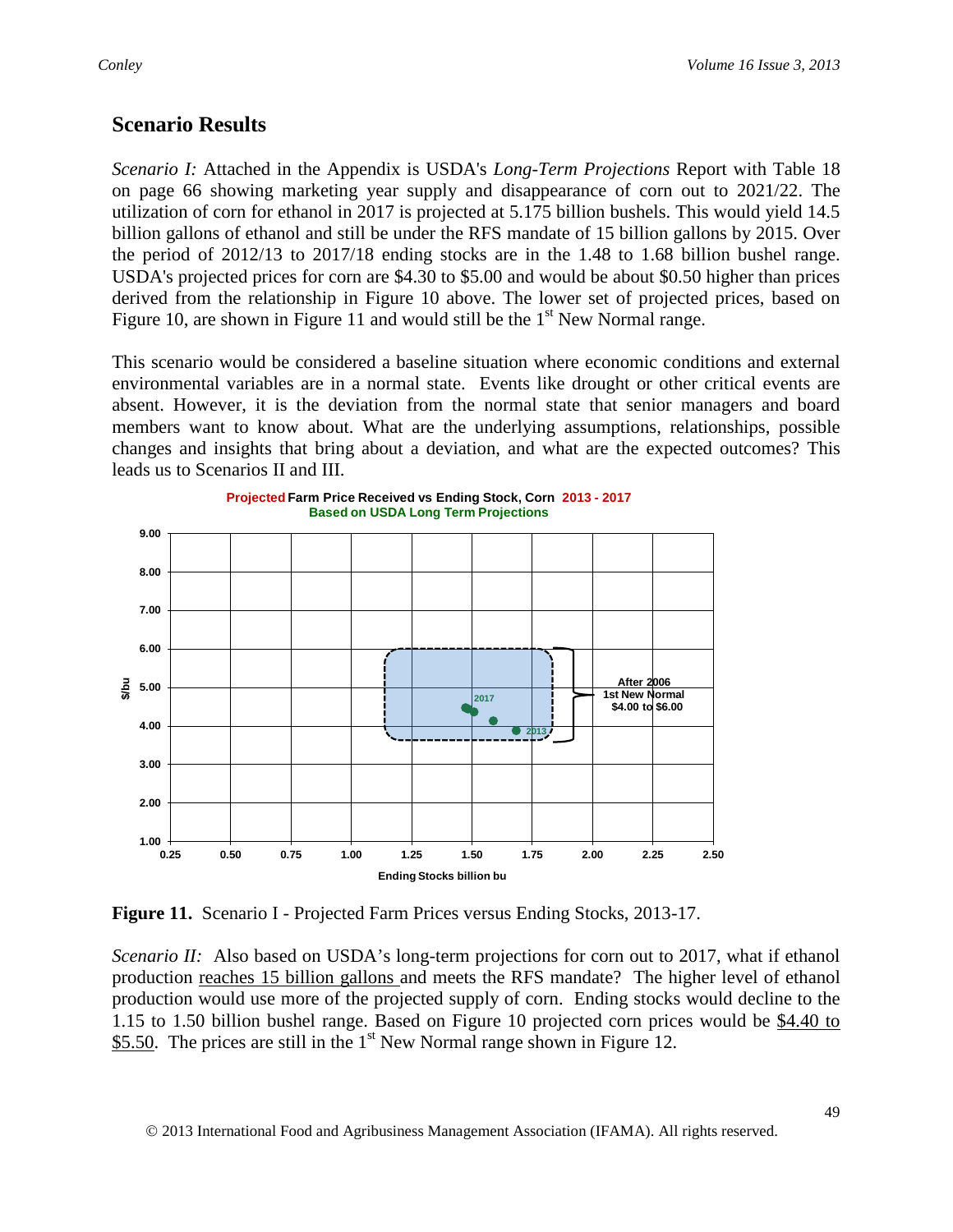

**Projected Farm Price Received vs Ending Stock, Corn 2013 - 2017 Based on 15 billion gallons of ethanol by 2015**



*Scenario III.* Also based on USDA's long-term projections for corn out to 2017, what if ethanol production goes up to 16.5 billion gallons (a 10% increase over the RFS)—needed to serve the projected higher level of DDG exports at 500 million bushels? Ending stocks would decline to the 0.80 to 1.40 billion bushel range. By 2015 projected corn prices would reach the \$6.00 to \$8.00 range, see Figure 13, similar to price levels during the drought year of 2012.



**Projected Farm Price Received vs Ending Stock, Corn 2013 - 2017**

**Figure 13.** Scenario III - Projected Farm Prices versus Ending Stocks, 2013-17.

2013 International Food and Agribusiness Management Association (IFAMA). All rights reserved.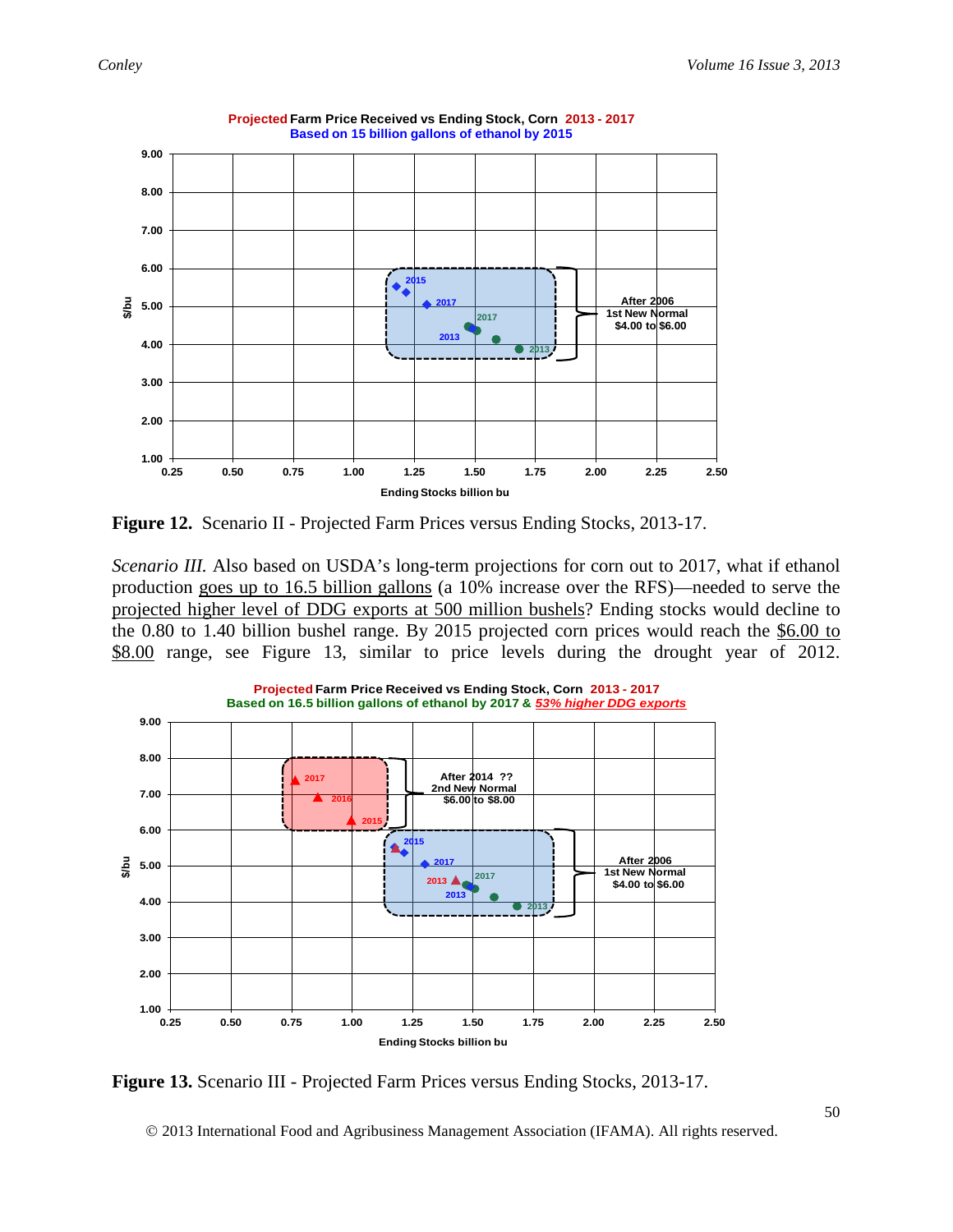## **Conclusions for the Scenarios**

It is probable that events –such as the current U.S. monetary policy of expanding the money supply, a Renewable Fuel Standard mandating 15 billion gallons of ethanol in the fuel supply, and the growing export market for distillers' grains—while individually may not have much impact, but taken collectively could result in a tipping point for the future production of ethanol and distillers' grain that would be a major increase from recent norms. The corresponding derived demand for corn, relative to the projected supply, would significantly affect the price levels for corn.

From an industry analyst's perspective, it should be noted that the scenarios do not need to be viewed as static situations. Like using radar to track an emerging weather event, in the case of the third scenario it is possible to monitor on a monthly basis the exports of DDGs to leading countries like China, Mexico and Canada, along with total exports, to see if a higher export scenario begins developing. Since the scenario is looking forward five years, if exports do increase over time, then the relative probability of the third scenario being realized increases. If exports remain at current levels over the next two, three or four years, then the probability of realizing the scenario diminishes. Concurrent tracking of the money supply, the trade-weighted index for corn, and the RFS mandate provides additional insights into the probability of a third scenario being realized. The practice of tracking makes the analysis dynamic in contributing to a strategic plan.

## **Implications for Management and Academia**

Imagine being in the role of an industry analyst or economist employed by a large multi-billion dollar company, or as a consultant to the same. In that role the person would be responsible for presenting an external environmental analysis to senior managers and board members who have substantial knowledge about various aspects of the industry.

In addition, when presenting probable scenarios the person would be responsible for articulating the analysis in a way so recipients understand and have confidence in the results. Many of the senior managers and board members are likely to not be economists so a traditional analysis with a structured model may yield a "black box" effect and not be a credible, trusted approach. A regularly used method is the balance sheet approach, combined with graphical analysis and conditioned by an environmental scan, that explicitly shows expected cause and effect relationships. Managers and board members have a historical perspective on events and enough of an intuitive business sense that they understand and find such an approach as credible.

The objective of this article was to illustrate, by example, the kind of analysis used for strategic planning by agribusiness firms and non-governmental organizations<sup>2</sup>.

 $\overline{2}$  The analysis in this article is based on actual experience. It was formally presented to an Ethanol Board of Directors for a major ethanol producing state in the U.S. and gave them a perspective they had not considered. As a result they have a strong interest in the ongoing research.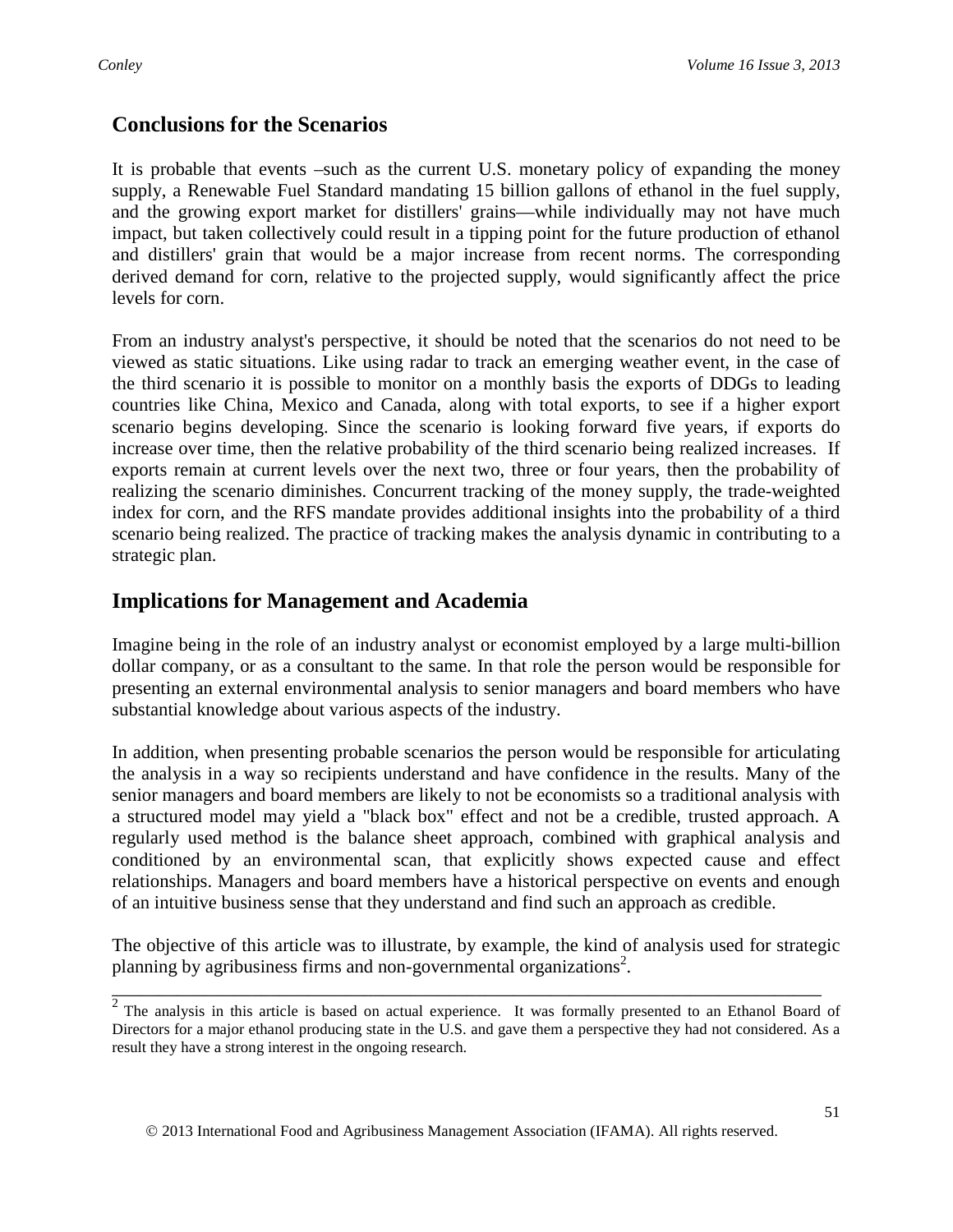## **References**

- Energy Information Administration. 2013. U.S. Oxygenate Plant Production of Fuel Ethanol (Thousand Barrels). [http://tonto.eia.gov/dnav/pet/hist/LeafHandler.ashx?n=PET&s=M](http://tonto.eia.gov/dnav/pet/hist/LeafHandler.ashx?n=PET&s=M_EPOOXE_YOP_NUS_1&f=A) \_EPOOXE\_YOP\_NUS\_1&f=A. [released date March 15, 2013].
- Ethanol Producer Magazine, [http://www.ethanolproducer.com/.](http://www.ethanolproducer.com/) 308 2<sup>nd</sup> Avenue North, Suite 304, Grand Forks, ND 58203, various issues in 2009-11.
- Food and Agricultural Policy Research Institute (FAPRI). 2010. [FAPRI-MU US Biofuels, Corn](http://www.fapri.missouri.edu/outreach/publications/2010/FAPRI_MU_Report_09_10.pdf)  [Processing, Distillers Grains, Fats, Switchgrass, and Corn Stover Model Documentation](http://www.fapri.missouri.edu/outreach/publications/2010/FAPRI_MU_Report_09_10.pdf)  FAPRI-MU Report #09-10.
- Gladwell, Malcolm. 2000. The Tipping Point: How Little Things Can Make a Big Difference. Little, Brown and Company: New York.
- Luttrell, Clifton B. 1973. The Russian Wheat Deal Hindsight vs. Foresight. Federal Reserve Bank of St. Louis. http://research.stlouisfed.org/publications/review/73/10/Russian  $_$ Oct1973.pdf
- Morgan, Dan. 1979.Merchants of Grain. The Viking Press: New York,
- U.S. Department of Agriculture, Economic Research Service. 2012. Feed Outlook. FDS-10K. Washington D.C., January 17, 2012.
- U.S. Department of Agriculture, Economic Research Service. World Agricultural Supply and Demand Estimates (WASDE). Washington D.C., Various months, 1989-2012.
- U.S. Department of Agriculture. 2012. Office of the Chief Economist, World Agricultural Outlook Board. Long-Term Projections Report OCE -2012-1. (Feb):66.